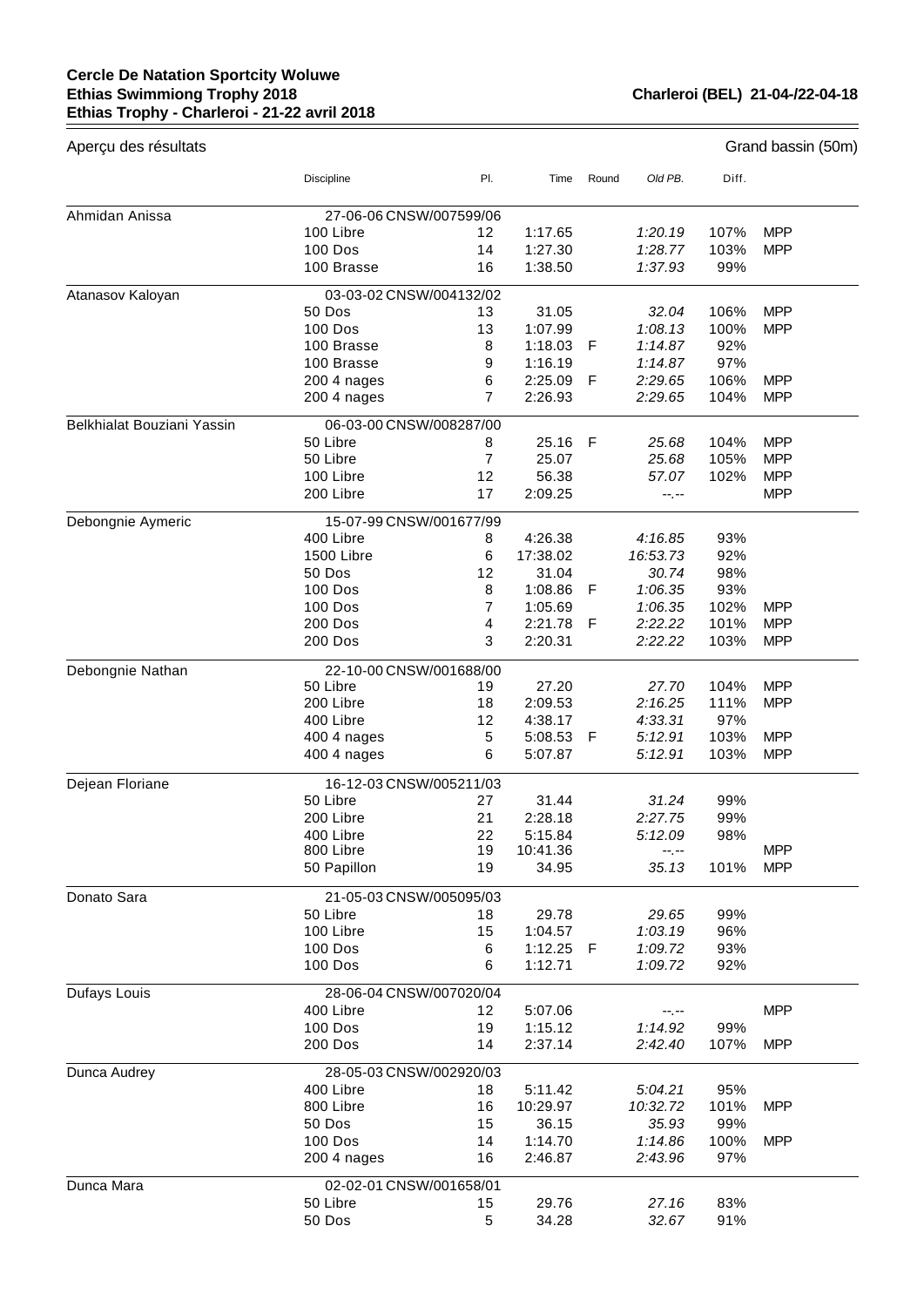| Francke Alexandra   | 31-01-05 CNSW/005129/05 |                |         |     |         |      |            |  |  |  |
|---------------------|-------------------------|----------------|---------|-----|---------|------|------------|--|--|--|
|                     | 200 Brasse              | 7              | 3:04.22 | - F | 3:09.86 | 106% | <b>MPP</b> |  |  |  |
|                     | 200 Brasse              | 6              | 3:03.73 |     | 3:09.86 | 107% | <b>MPP</b> |  |  |  |
|                     | 400 4 nages             | 15             | 6:05.32 |     | 6:13.39 | 104% | <b>MPP</b> |  |  |  |
| <b>Gilet Mathis</b> | 24-04-05 CNSW/005968/05 |                |         |     |         |      |            |  |  |  |
|                     | 400 Libre               | 18             | 5:18.87 |     | 5:24.80 | 104% | <b>MPP</b> |  |  |  |
| Haggard Bruno       | 07-01-08 CNSW/007601/08 |                |         |     |         |      |            |  |  |  |
|                     | 100 Libre               | $\overline{2}$ | 1:13.44 |     | 1:13.05 | 99%  |            |  |  |  |
|                     | <b>100 Dos</b>          | 1              | 1:23.56 |     | 1:26.22 | 106% | <b>MPP</b> |  |  |  |
|                     | 100 Brasse              | 1              | 1:35.61 |     | 1:36.53 | 102% | <b>MPP</b> |  |  |  |
|                     | 100 Papillon            | 1              | 1:20.60 |     | 1:24.55 | 110% | <b>MPP</b> |  |  |  |
| Haggard Hugo        | 02-02-06 CNSW/007602/06 |                |         |     |         |      |            |  |  |  |
|                     | 100 Libre               | 7              | 1:08.69 |     | 1:07.01 | 95%  |            |  |  |  |
|                     | 100 Dos                 | 10             | 1:22.27 |     | 1:20.84 | 97%  |            |  |  |  |
|                     | 100 Brasse              | 15             | 1:35.78 |     | 1:35.61 | 100% |            |  |  |  |
|                     | 100 Papillon            | 4              | 1:17.06 |     | 1:16.05 | 97%  |            |  |  |  |
| Hurson Aisling      | 01-04-04 CNSW/004131/04 |                |         |     |         |      |            |  |  |  |
|                     | 200 Libre               | 11             | 2:22.57 |     | 2:26.53 | 106% | <b>MPP</b> |  |  |  |
|                     | 50 Dos                  | 6              | 34.23   | F   | 34.27   | 100% | <b>MPP</b> |  |  |  |
|                     | 50 Dos                  | 6              | 34.50   |     | 34.27   | 99%  |            |  |  |  |
|                     | 100 Dos                 | 7              | 1:12.55 | F   | 1:12.17 | 99%  |            |  |  |  |
|                     | 100 Dos                 | 8              | 1:12.81 |     | 1:12.17 | 98%  |            |  |  |  |
|                     | <b>200 Dos</b>          | 8              | 2:38.90 | F   | 2:35.18 | 95%  |            |  |  |  |
|                     | <b>200 Dos</b>          | 8              | 2:37.34 |     | 2:35.18 | 97%  |            |  |  |  |
| Huyghebaert Pacôme  | 16-01-04 CNSW/003984/04 |                |         |     |         |      |            |  |  |  |
|                     | 200 Dos                 | 13             | 2:36.80 |     | 2:40.69 | 105% | <b>MPP</b> |  |  |  |
|                     | 100 Brasse              | 16             | 1:25.08 |     | 1:22.66 | 94%  |            |  |  |  |
|                     | 400 4 nages             | 6              | 5:32.71 | F   | 5:44.89 | 107% | <b>MPP</b> |  |  |  |
|                     | 400 4 nages             | 8              | 5:35.14 |     | 5:44.89 | 106% | <b>MPP</b> |  |  |  |
| Kadou Chadi         | 25-11-03 CNSW/003978/03 |                |         |     |         |      |            |  |  |  |
|                     | 400 Libre               | 6              | 4:51.26 | F   | 4:57.68 | 104% | <b>MPP</b> |  |  |  |
|                     | 400 Libre               | 7              | 4:55.39 |     | 4:57.68 | 102% | <b>MPP</b> |  |  |  |
|                     | 200 Brasse              | 6              | 3:00.91 | F   | 3:09.09 | 109% | <b>MPP</b> |  |  |  |
|                     | 200 Brasse              | 8              | 2:56.81 |     | 3:09.09 | 114% | <b>MPP</b> |  |  |  |
|                     | 400 4 nages             | 5              | 5:26.45 | F   | 5:31.21 | 103% | <b>MPP</b> |  |  |  |
|                     | 400 4 nages             | $\overline{7}$ | 5:22.79 |     | 5:31.21 | 105% | <b>MPP</b> |  |  |  |
| Kenworthy Amy       | 18-08-06 CNSW/007966/06 |                |         |     |         |      |            |  |  |  |
|                     | 100 Libre               | 6              | 1:13.83 |     | 1:14.26 | 101% | <b>MPP</b> |  |  |  |
|                     | <b>100 Dos</b>          | 19             | 1:31.20 |     | 1:30.70 | 99%  |            |  |  |  |
|                     | 100 Brasse              | 10             | 1:35.71 |     | 1:38.01 | 105% | <b>MPP</b> |  |  |  |
|                     | 100 Papillon            | 9              | 1:29.79 |     | 1:30.97 | 103% | <b>MPP</b> |  |  |  |
| Kenworthy Kate      | 15-01-02 CNSW/005997/02 |                |         |     |         |      |            |  |  |  |
|                     | 50 Libre                | 17             | 29.94   |     | 30.41   | 103% | <b>MPP</b> |  |  |  |
|                     | 100 Libre               | 15             | 1:04.10 |     | 1:04.14 | 100% | <b>MPP</b> |  |  |  |
|                     | 200 Libre               | 5              | 2:18.44 | F   | 2:20.57 | 103% | <b>MPP</b> |  |  |  |
|                     | 200 Libre               | 5              | 2:19.35 |     | 2:20.57 | 102% | <b>MPP</b> |  |  |  |
|                     | 50 Papillon             | 7              | 32.37   | - F | 32.50   | 101% | <b>MPP</b> |  |  |  |
|                     | 50 Papillon             | 8              | 32.58   |     | 32.50   | 100% |            |  |  |  |
|                     |                         |                |         |     |         |      |            |  |  |  |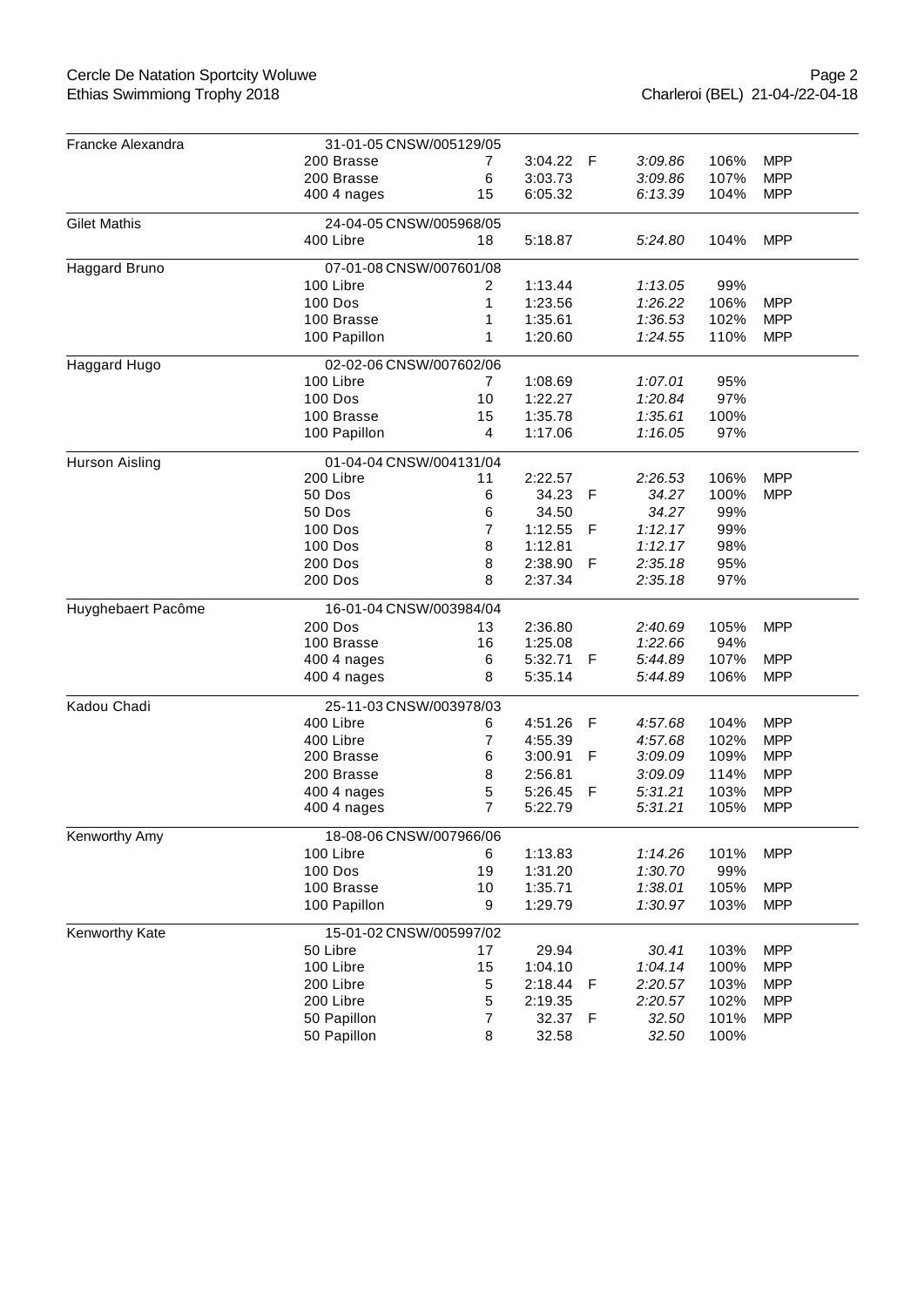## Cercle De Natation Sportcity Woluwe Ethias Swimmiong Trophy 2018

| Kopa Madli        | 17-03-02 CNSW/002938/02           |                         |         |     |         |      |            |
|-------------------|-----------------------------------|-------------------------|---------|-----|---------|------|------------|
|                   | 50 Dos                            | 8                       | 35.83   |     | 35.69   | 99%  |            |
|                   | 100 Dos                           | 7                       | 1:15.32 | F   | 1:13.26 | 95%  |            |
|                   | 100 Dos                           | 6                       | 1:14.99 |     | 1:13.26 | 95%  |            |
|                   | 200 Dos                           | 2                       | 2:38.76 | F   | 2:35.52 | 96%  |            |
|                   | 200 Dos                           | $\overline{\mathbf{c}}$ | 2:39.61 |     | 2:35.52 | 95%  |            |
|                   | 100 Brasse                        | $\overline{7}$          | 1:26.28 | F   | 1:22.36 | 91%  |            |
|                   | 100 Brasse                        | 8                       | 1:24.26 |     | 1:22.36 | 96%  |            |
|                   | 200 Brasse                        | 8                       | 2:59.35 | F   | 3:00.53 | 101% | <b>MPP</b> |
|                   | 200 Brasse                        | 8                       | 2:59.12 |     | 3:00.53 | 102% | <b>MPP</b> |
|                   | 50 Papillon                       | 5                       | 31.16   | F   | 30.20   | 94%  |            |
|                   | 50 Papillon                       | 4                       | 30.89   |     | 30.20   | 96%  |            |
| Kotsomyti Eleanna | 13-12-06 CNSW/007120/06           |                         |         |     |         |      |            |
|                   | 100 Libre                         | 5                       | 1:13.65 |     | 1:12.09 | 96%  |            |
|                   | 100 Dos                           | 9                       | 1:23.41 |     | 1:21.40 | 95%  |            |
|                   | 100 Brasse                        | 15                      | 1:38.48 |     | 1:40.40 | 104% | <b>MPP</b> |
|                   | 100 Papillon                      | 6                       | 1:25.01 |     | 1:26.16 | 103% | <b>MPP</b> |
|                   |                                   |                         |         |     |         |      |            |
| Kyriakides Niels  | 07-04-04 CNSW/007831/04           |                         |         |     |         |      |            |
|                   | 100 Brasse                        | 9                       | 1:22.24 |     | 1:28.93 | 117% | <b>MPP</b> |
| Lednicka Hanka    | 15-01-01 CNSW/007003/01           |                         |         |     |         |      |            |
|                   | 400 Libre                         | 5                       | 4:53.13 | - F | 4:47.39 | 96%  |            |
|                   | 400 Libre                         | 6                       | 4:55.79 |     | 4:47.39 | 94%  |            |
|                   | 200 Brasse                        | 13                      | 3:00.98 |     | 3:03.97 | 103% | <b>MPP</b> |
|                   | 200 4 nages                       | 13                      | 2:43.59 |     | 2:38.23 | 94%  |            |
|                   | 400 4 nages                       | 3                       | 5:28.99 | F   | 5:31.05 | 101% | <b>MPP</b> |
|                   | 400 4 nages                       | 3                       | 5:29.75 |     | 5:31.05 | 101% | <b>MPP</b> |
| Lednicky Vit      | 03-01-99 CNSW/001496/99           |                         |         |     |         |      |            |
|                   | 50 Dos                            | 8                       | 30.27   |     | 29.86   | 97%  |            |
|                   | <b>100 Dos</b>                    | 4                       | 1:04.40 | F   | 1:02.40 | 94%  |            |
|                   | 100 Dos                           | 3                       | 1:03.58 |     | 1:02.40 | 96%  |            |
|                   | 50 Brasse                         | $\overline{\mathbf{c}}$ | 31.91   | F   | 31.49   | 97%  |            |
|                   | 50 Brasse                         | $\overline{\mathbf{c}}$ | 31.14   |     | 31.49   | 102% | <b>MPP</b> |
|                   | 100 Brasse                        | $\overline{\mathbf{c}}$ | 1:10.02 | F   | 1:08.61 | 96%  |            |
|                   | 100 Brasse                        | 2                       | 1:09.40 |     | 1:08.61 | 98%  |            |
|                   | 200 Brasse                        | 3                       | 2:36.08 | F   | 2:33.37 | 97%  |            |
|                   | 200 Brasse                        | 5                       | 2:38.36 |     | 2:33.37 | 94%  |            |
|                   | 200 4 nages                       | $\overline{\mathbf{c}}$ | 2:13.45 | F   | 2:11.38 | 97%  |            |
|                   | 200 4 nages                       | $\overline{2}$          | 2:13.16 |     | 2:11.38 | 97%  |            |
| Linden Ylva       | 02-08-03 CNSW/003987/03           |                         |         |     |         |      |            |
|                   | 200 Libre                         | 18                      | 2:27.31 |     | 2:29.15 | 103% | <b>MPP</b> |
|                   | 50 Dos                            | 7                       | 34.84   | F   | 33.48   | 92%  |            |
|                   | 50 Dos                            | 4                       | 34.22   |     | 33.48   | 96%  |            |
|                   | 100 Dos                           | 13                      | 1:14.52 |     | 1:13.33 | 97%  |            |
|                   | 200 Dos                           | $\overline{7}$          | 2:38.59 | F   | 2:36.23 | 97%  |            |
|                   | <b>200 Dos</b>                    | $\overline{7}$          | 2:36.96 |     | 2:36.23 | 99%  |            |
| Loksik Branislav  | 14-09-03 CNSW/007835/03           |                         |         |     |         |      |            |
|                   | 50 Papillon                       | 16                      | 30.84   |     | 32.78   | 113% | <b>MPP</b> |
|                   |                                   |                         |         |     |         |      |            |
| Lunak Sebastian   | 12-01-02 CNSW/003286/02<br>50 Dos | 3                       | 28.81   | F   | 28.26   | 96%  |            |
|                   | 50 Dos                            | 5                       | 29.32   |     | 28.26   | 93%  |            |
|                   | 200 Papillon                      | 1                       | 2:02.54 | F   | 2:03.56 | 102% | <b>MPP</b> |
|                   | 200 Papillon                      | 2                       | 2:11.33 |     | 2:03.56 | 89%  |            |
|                   |                                   |                         |         |     |         |      |            |
| Lunakova Kristina | 16-02-04 CNSW/003640/04           |                         |         |     |         |      |            |
|                   | 50 Papillon                       | 8                       | 32.10   | F   | 31.78   | 98%  |            |
|                   | 50 Papillon                       | 8                       | 31.67   |     | 31.78   | 101% | <b>MPP</b> |
|                   | 100 Papillon                      | 8                       | 1:15.34 | F   | 1:11.15 | 89%  |            |
|                   | 100 Papillon                      | 8                       | 1:12.53 |     | 1:11.15 | 96%  |            |
| Mancini Luca      | 11-03-05 CNSW/005210/05           |                         |         |     |         |      |            |
|                   | 400 Libre                         | 15                      | 5:11.09 |     | 5:14.71 | 102% | <b>MPP</b> |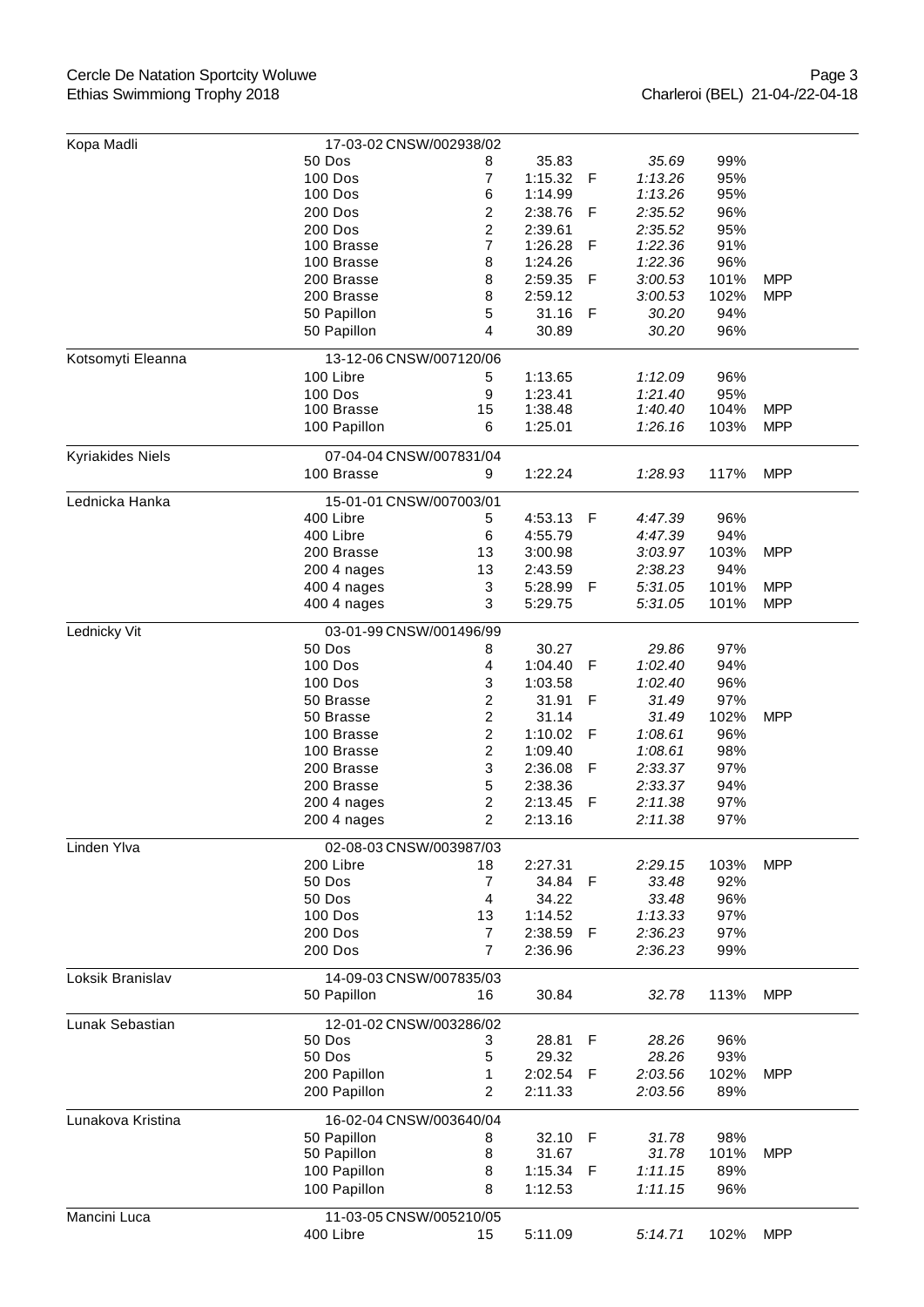## Cercle De Natation Sportcity Woluwe Ethias Swimmiong Trophy 2018

| Moriau Amaury           | 15-11-02 CNSW/001296/02              |                |          |   |          |      |            |  |  |
|-------------------------|--------------------------------------|----------------|----------|---|----------|------|------------|--|--|
|                         | 50 Libre                             | 22             | 27.34    |   | 27.93    | 104% | <b>MPP</b> |  |  |
|                         | 100 Papillon                         | 17             | 1:05.15  |   | 1:05.27  | 100% | <b>MPP</b> |  |  |
|                         | 200 4 nages                          | 11             | 2:29.34  |   | 2:27.83  | 98%  |            |  |  |
|                         | 400 4 nages                          | $\overline{7}$ | 5:19.17  | F | 5:15.54  | 98%  |            |  |  |
|                         | 400 4 nages                          | 10             | 5:22.80  |   | 5:15.54  | 96%  |            |  |  |
| Moriau Thibault         | 18-09-99 CNSW/000632/99              |                |          |   |          |      |            |  |  |
|                         | 50 Libre                             | 14             | 26.20    |   | 25.37    | 94%  |            |  |  |
|                         | 100 Libre                            | 8              | 56.67    | F | 55.58    | 96%  |            |  |  |
|                         | 100 Libre                            | 9              | 55.85    |   | 55.58    | 99%  |            |  |  |
|                         | 200 Libre                            | 11             | 2:02.73  |   | 1:58.61  | 93%  |            |  |  |
|                         | 50 Papillon                          | 8              | 27.17    | F | 26.29    | 94%  |            |  |  |
|                         | 50 Papillon                          | 9              | 27.15    |   | 26.29    | 94%  |            |  |  |
|                         | 100 Papillon                         | 6              | 59.79    | F | 58.13    | 95%  |            |  |  |
|                         | 100 Papillon                         | 7              | 59.69    |   | 58.13    | 95%  |            |  |  |
|                         | 200 Papillon                         | 6              | 2:22.63  | F | 2:14.18  | 89%  |            |  |  |
|                         | 200 Papillon                         | 6              | 2:18.00  |   | 2:14.18  | 95%  |            |  |  |
| <b>Ohliger Marjorie</b> | 22-03-07 CNSW/007844/07              |                |          |   |          |      |            |  |  |
|                         | 100 Libre                            | 12             | 1:20.54  |   | 1:24.57  | 110% | <b>MPP</b> |  |  |
|                         | <b>100 Dos</b>                       | $\overline{7}$ | 1:29.10  |   | 1:31.74  | 106% | <b>MPP</b> |  |  |
|                         | 100 Brasse                           | 16             | 1:49.05  |   | 1:50.16  | 102% | <b>MPP</b> |  |  |
|                         | 100 Papillon                         | 21             | 1:55.26  |   | --.--    |      | <b>MPP</b> |  |  |
| Palmero Pelaez Laura    | 07-06-05 CNSW/007626/05              |                |          |   |          |      |            |  |  |
|                         | 100 Brasse                           | 21             | 1:32.97  |   | 1:35.78  | 106% | <b>MPP</b> |  |  |
|                         |                                      |                |          |   |          |      |            |  |  |
| Pavesic Maj             | 18-12-06 CNSW/005971/06<br>100 Libre | 24             | 1:18.81  |   |          | 98%  |            |  |  |
|                         | 100 Papillon                         | 22             | 1:36.16  |   | 1:17.92  |      | <b>MPP</b> |  |  |
|                         |                                      |                |          |   | --.--    |      |            |  |  |
| Pavesic Svit            | 18-12-06 CNSW/005970/06              |                |          |   |          |      |            |  |  |
|                         | 100 Libre                            | 17             | 1:13.28  |   | 1:13.12  | 100% |            |  |  |
|                         | 100 Papillon                         | 14             | 1:27.56  |   | 1:43.52  | 140% | <b>MPP</b> |  |  |
| Robin Mathieu           | 22-03-03 CNSW/002073/03              |                |          |   |          |      |            |  |  |
|                         | 400 Libre                            | 10             | 5:01.45  |   | 5:11.62  | 107% | <b>MPP</b> |  |  |
|                         | 1500 Libre                           | 18             | 19:25.93 |   | 20:22.40 | 110% | <b>MPP</b> |  |  |
|                         | 100 Dos                              | 17             | 1:14.64  |   | 1:15.46  | 102% | <b>MPP</b> |  |  |
|                         | 200 Dos                              | 8              | 2:37.52  | F | 2:38.29  | 101% | <b>MPP</b> |  |  |
|                         | 200 Dos                              | 10             | 2:36.23  |   | 2:38.29  | 103% | <b>MPP</b> |  |  |
| Robin Nina              | 28-03-06 CNSW/005100/06              |                |          |   |          |      |            |  |  |
|                         | 100 Libre                            | 7              | 1:14.76  |   | 1:15.85  | 103% | <b>MPP</b> |  |  |
|                         | 100 Dos                              | 12             | 1:25.91  |   | 1:26.94  | 102% | <b>MPP</b> |  |  |
| Robin Thomas            | 02-03-00 CNSW/002075/00              |                |          |   |          |      |            |  |  |
|                         | 50 Libre                             | 12             | 25.96    |   | 25.54    | 97%  |            |  |  |
|                         | 100 Libre                            | 11             | 56.30    |   | 55.16    | 96%  |            |  |  |
|                         | 200 Libre                            | 12             | 2:03.05  |   | 2:01.14  | 97%  |            |  |  |
|                         | 50 Papillon                          | 10             | 27.18    |   | 26.96    | 98%  |            |  |  |
|                         | 100 Papillon                         | 13             | 1:02.72  |   | 1:01.21  | 95%  |            |  |  |
| Van Bellegem Simon      | 09-05-06 CNSW/007001/06              |                |          |   |          |      |            |  |  |
|                         | 100 Libre                            | 14             | 1:11.91  |   | 1:10.90  | 97%  |            |  |  |
|                         | 100 Dos                              | 6              | 1:19.06  |   | 1:20.53  | 104% | <b>MPP</b> |  |  |
|                         | 100 Brasse                           | 19             | 1:39.31  |   | 1:38.78  | 99%  |            |  |  |
|                         | 100 Papillon                         | 15             | 1:27.88  |   | 1:28.18  | 101% | <b>MPP</b> |  |  |
| Warnon Kervens          | 10-10-04 CNSW/005153/04              |                |          |   |          |      |            |  |  |
|                         | <b>100 Dos</b>                       | 8              | 1:11.56  | F | 1:09.85  | 95%  |            |  |  |
|                         | 100 Dos                              | 9              | 1:10.10  |   | 1:09.85  | 99%  |            |  |  |
|                         | 12-12-01 CNSW/001657/01              |                |          |   |          |      |            |  |  |
| Wild Joséphine          | 50 Papillon                          | 13             | 35.19    |   | 34.25    | 95%  |            |  |  |
|                         | 100 Papillon                         | 10             | 1:16.65  |   | 1:15.18  | 96%  |            |  |  |
|                         | 200 Papillon                         | $\overline{c}$ | 2:46.93  | F | 2:39.03  | 91%  |            |  |  |
|                         | 200 Papillon                         | 3              | 2:43.05  |   | 2:39.03  | 95%  |            |  |  |